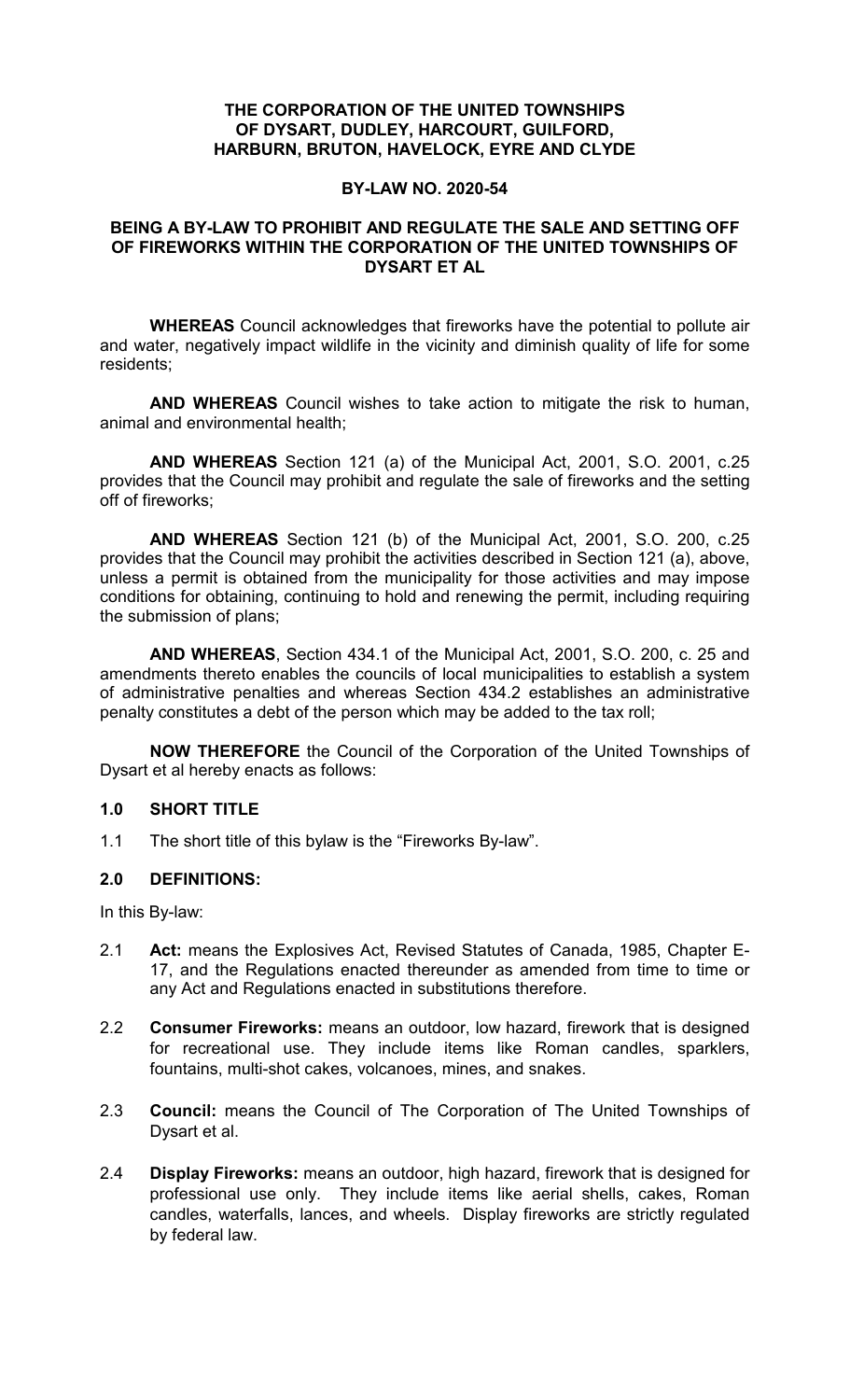- 2.5 **Fire Ban**: A temporary measure put in place by Municipality or Ministry of Natural Resources and Forestry **(**MNRF) to restrict open air fires when extreme fire conditions may exist. This measure is put into place in order to help prevent human caused fires.
- 2.6 **Fireworks:** means Consumer Fireworks, Display Fireworks, and Pyrotechnic Special Effects Fireworks**.**
- 2.7 **Flying Lantern:** also known as Sky Lantern, Chinese Lantern, Kongming Lantern or Wish Lantern**,** means a small hot air balloon or similar device made of treated paper or any other material, with an opening at the bottom, which is propelled by an open flame generated by a small candle or fuel cell, allowing the balloon or similar device to rise and float in the air, uncontrollably, while ignited.
- 2.8 **Officer:** means a person appointed by Council as a Municipal Law Enforcement Officer, or a Police Officer, Fire Chief or other individual duly appointed to enforce this By-law;
- 2.9 **Person:** means and shall include an individual human being, an individual company, partnership, corporation or limited company.
- 2.10 **Permit:** means written permission to hold a Fireworks display issued by the Municipality pursuant to this By-law and signed by the Fire Chief.
- 2.11 **Premises:** means a piece of land and any buildings and structures on it, and includes a place business, road, and any other location or place.
- 2.12 **Pyrotechnics:** are high-hazard and designed for professional use. They include items like gerbs, mines, comets, and crossette fireworks, as well as specialpurpose pyrotechnics made for live stage performances and the film and television industry. Pyrotechnics are strictly regulated by federal law.
- 2.13 **Setting Off**: means to fire, discharge, ignite or explode or cause to fire, discharge, ignite or explode.
- 2.14 **Vendor:** also known as a supplier, is an individual or company that sells goods or services to someone else in exchange for money.
- 2.15 **Weekend**: the period from Friday evening through Sunday evening, especially regarded as a time for leisure.

## **3.0 GENERAL PROHIBITIONS**

- 3.1 **Flying Lantern Discharge**: No Person shall ignite, release or set off into the air an ignited Flying Lantern within the Municipality of Dysart et al.
- 3.2 **Flying Lantern Sale**: No person within the Municipality shall offer for sale, cause or permit to be sold, or sell any Flying Lanterns.
- 3.3 No person shall set off any Fireworks or cause or permit any fireworks to be set off except as provided for in this by-law.
- 3.4 Despite Subsection 3.3, no person shall set off any Fireworks when there is a Fire Ban in effect or when open air burning is prohibited.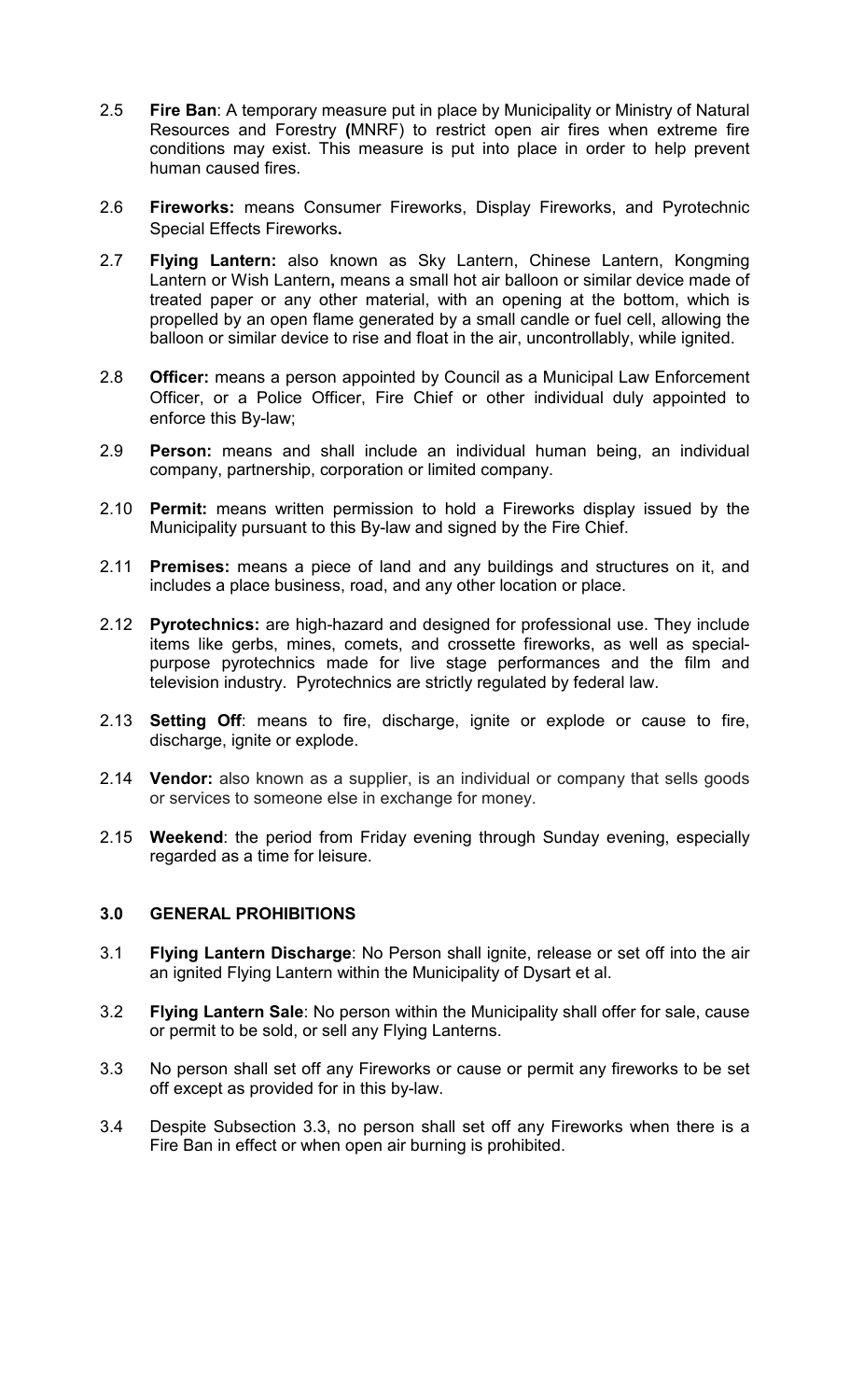## **4.0 SETTING OFF FIREWORKS**

- 4.1 No person shall set off Consumer Fireworks within the Municipality of Dysart et al at any time except as follows;
	- a) **New Year's Eve** between 8:00 p.m. and 1:00 a.m. the following day;
	- b) **Victoria Day** between 8:00 p.m. and 11:00 p.m. on the weekend preceding and including the statutory holiday;
	- c) **Canada Day** between 8:00 p.m. and 11:00 p.m.:
		- i) When Canada Day falls on Monday or Tuesday, permitted use is on the weekend prior and on the holiday.
		- ii) When Canada Day falls on Wednesday, permitted use is the holiday and the weekend prior or the weekend following.
		- iii) When Canada Day falls on Thursday, permitted use is the weekend following and on the holiday.
		- iv) When Canada Day falls on a weekend, permitted use is on the weekend it falls.
	- d) **Civic Holiday** between 8:00 p.m. and 11:00 p.m. on the weekend preceding and including the statutory holiday.
	- e) **Labour Day** between 8:00 p.m. and 11:00 p.m. on the weekend preceding and including the statutory holiday.
- 4.2 No person shall set off any fireworks in, on or onto any building, highway, sidewalk, Municipal park or Municipal property; unless written approval has been first obtained by Council.
- 4.3 Property damage or injury as a result of the discharge of Fireworks shall be the responsibility of the person and/or organization setting off the Fireworks.
- 4.4 A Public Fireworks Display is exempt from Section 4.1 providing a valid permit as outlined in Section 6 has been obtained from the Fire Chief or designate of The Corporation of The United Townships of Dysart et al.
- 4.5 No person shall set off any Public Fireworks Display unless they have received a Permit.

### **5.0 VENDOR SELLING CONSUMER FIREWORKS – POSTED CONSPICUOUS PLACE**

5.1 Every Vendor selling Fireworks within the Municipality must post a Notice of Regulations as provided by the Municipality in a conspicuous place upon the premises, near where the Fireworks are sold.

#### **6.0 PERMITS FOR DISPLAY FIREWORKS**

- 6.1 Only persons who hold a valid Display Supervisor certificate, issued by the Explosives Regulatory Division (ERD) of Natural Resources Canada are eligible to apply for a permit to set off Display Fireworks or Pyrotechnic Special Effects.
- 6.2 A permit may be issued by the Fire Chief or designate on any land if the requirements listed in section 5 are met as per the Act.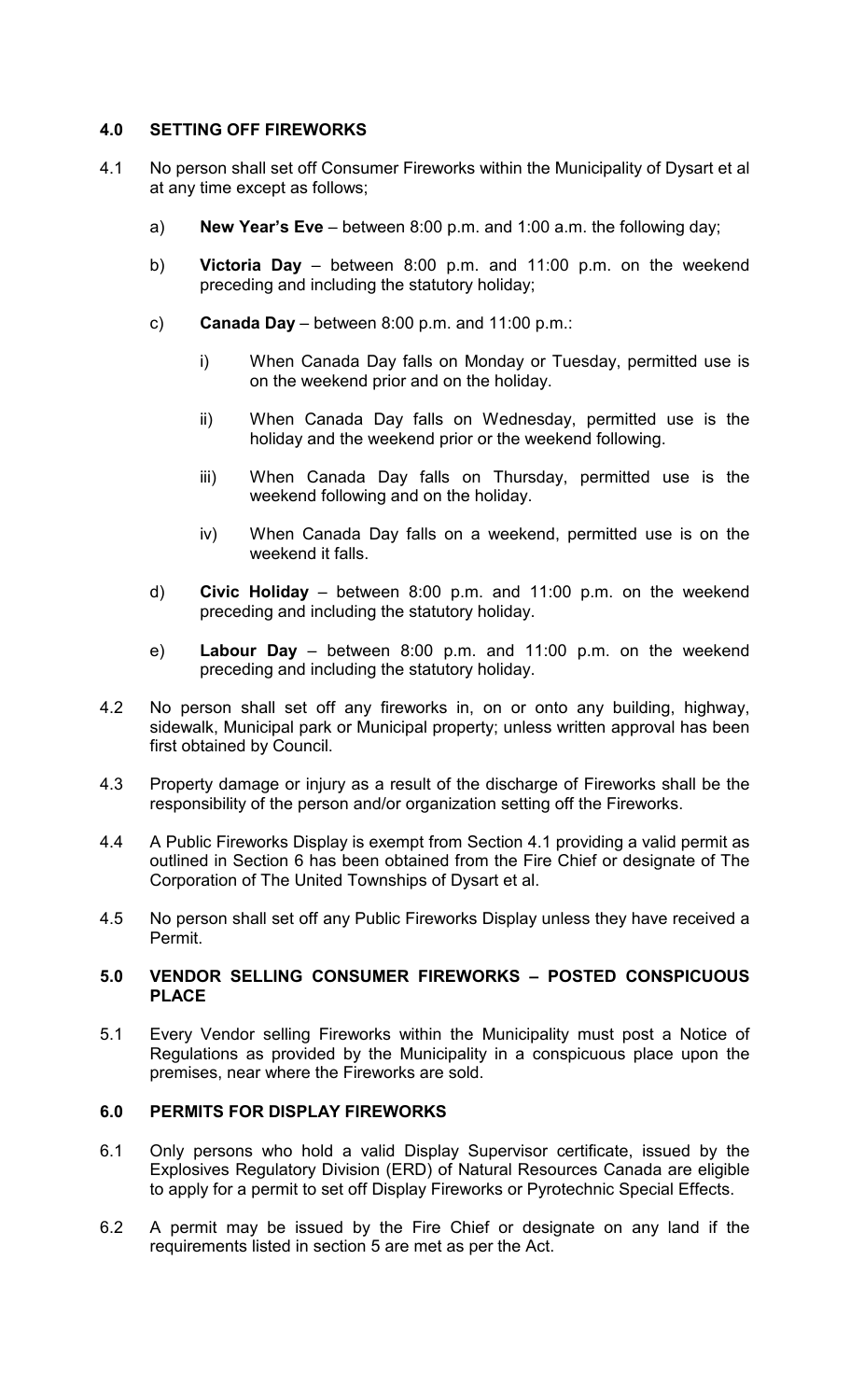- 6.3 An application package as prescribed under the Act must be submitted to the Fire Chief or designate, together with the application fee paid in full as set out in the Municipal Fees By-law as may be amended from time to time.
- 6.4 The application package shall contain at a minimum, the following requirements as found in the Natural Resources Canada (NRCAN) Fireworks Display Manual:
	- a) 3.7 Basic requirements for event approval
	- b) 3.8 Site plan, event description and special circumstances
	- c) 3.10 Display fireworks event approval form
- 6.5 The completed application must be submitted no less than fourteen (14) business days prior to the proposed event.
- 6.6 Filed with the application form shall be a Certificate of Liability Insurance certifying the permit being applied for is insured against general liability and property damage claims, in the minimum amount of Five Million Dollars (\$5,000,000.00) inclusive for any one occurrence. Said policy shall name The Corporation of The United Townships of Dysart et al, as an additional insured. The policy shall be endorsed to provide that the policy will not be altered, cancelled or allowed to lapse without ten (10) days' prior written notice to the Corporation.
- 6.7 Notwithstanding the foregoing sections, the Fire Chief or designate may require any additional information of the applicant to ensure the public's safety and may impose additional conditions on the issuance of a Permit as they deem advisable in the particular circumstances of the application.
- 6.8 The fireworks shall only be set off by a person currently certified as a Fireworks Supervisor Level I or Level II by the Explosion Regulatory Division of the Natural Resources of Canada.
- 6.9 The Fireworks shall only be set off on the day or days specified by the Permit.
- 6.10 The Permit may be suspended or revoked by the Fire Chief or designate if the conditions of the permit are not being met or it would be unsafe to allow the Public Fireworks Display.
- 6.11 Property damage or injury as a result of Display Fireworks shall be the responsibility of the person setting off the Fireworks.

# **7.0 POWERS OF ENTRY**

- 7.1 An Officer may enter on land at any reasonable time for the purpose of carrying out an inspection to determine compliance with this By-law.
- 7.2 No person shall hinder or obstruct, or attempt to hinder or obstruct, an Officer or other duly appointed person who is exercising a power or performing a duty under this By-law.

### **8.0 ADMINISTRATION & ENFORCEMENT PROVISIONS**

- 8.1 This By-law shall be administered by the Fire Chief or designate.
- 8.2 This By-law shall be enforced by an Officer.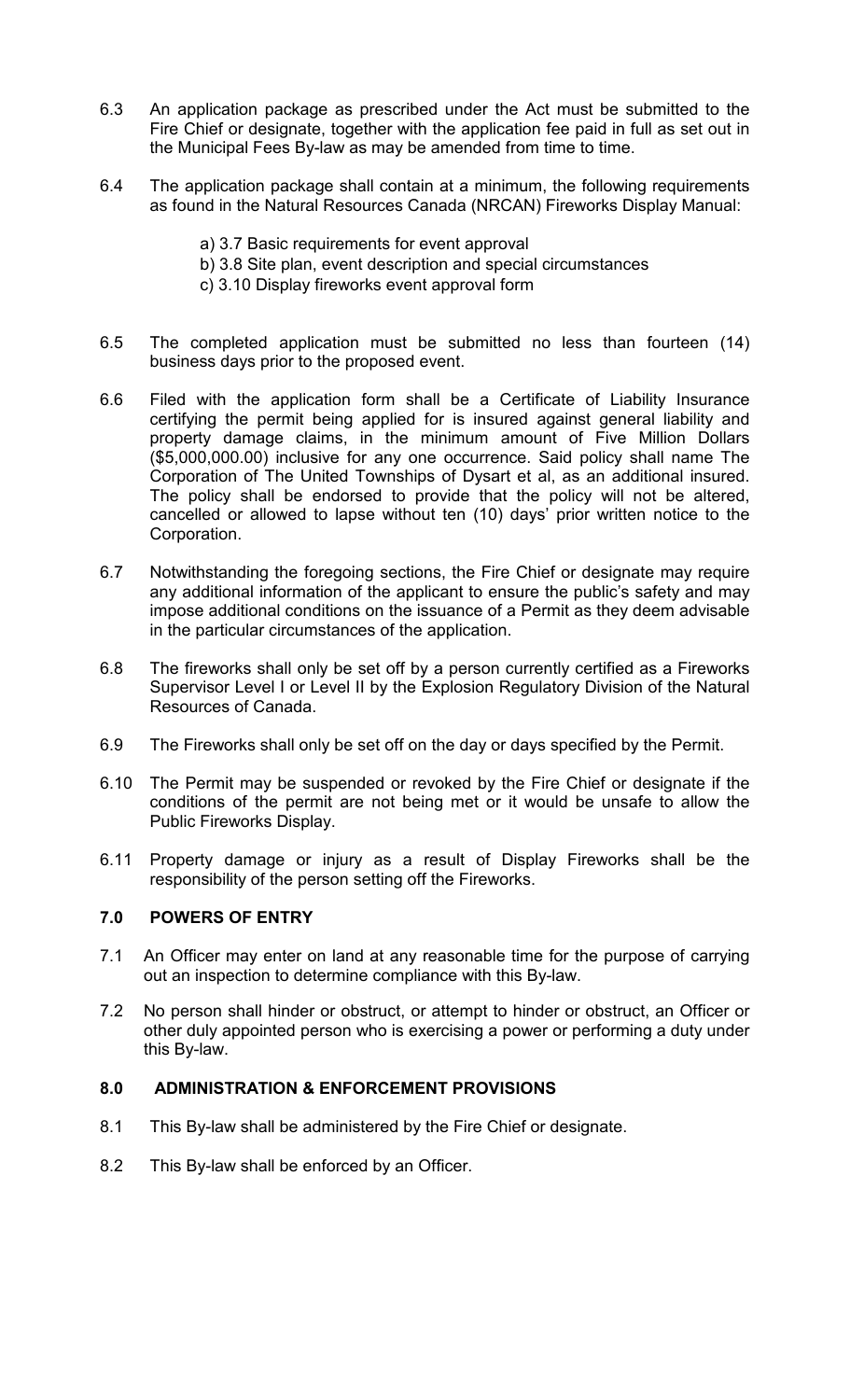## **9.0 ADMINISTRATIVE PENALITIES**

- 9.1 An Officer who finds that a person has contravened any provision of this By-law may issue a penalty notice addressed to that person.
- 9.2 Any person who contravenes any provision of this By-law shall, upon issuance of a penalty notice pursuant to Section 9.3, be liable to pay to the Municipality an administrative penalty in the amount of \$100.00 dollars.
- 9.3 The penalty notice shall be given to the person to whom or to which it is addressed as soon as is reasonably practicable and shall include the following information:
	- a) Particulars of the contravention, including to which property it applies;
	- b) The amount of the administrative penalty;
	- c) A statement advising that an administrative penalty will constitute a debt to the Municipality.
- 9.4 A person who has been issued a penalty notice shall pay the administrative penalty within fifteen (15) days from the date the notice was issued.
- 9.5 An administrative penalty that is deemed to be confirmed constitutes a debt to the Municipality and may be added to the tax roll of the property on which the offence occurred.

### **10.0 SERVICE OF DOCUMENTS**

- 10.1 The Municipality may serve any document under this By-law, including but not limited to a penalty notice, personally to the person named on the notice, by registered or regular mail addressed to the person to whom the document is to be given at the person's last known address.
- 10.2 Service by registered or regular mail under subsection 10.1 shall be deemed to have been made on the fifth day after the day of mailing.
- 10.3 A person's last known address includes the address provided by the person to the Municipality as identified in the property tax file.

#### **11.0 OFFENCE & PENALTY PROVISIONS**

- 11.1 Every person who contravenes any provision of this by-law is guilty of an offence and on conviction is liable to a fine as provided for in the Provincial Offences Act R.S.O. 1990, c. P. 33, as amended.
- 11.2 If this By-law is contravened and a conviction entered, the court in which the conviction has been entered and any court of competent jurisdiction thereafter may, in addition to any other remedy and to any penalty that is imposed, make an order prohibiting the continuation or repetition of the offence by the person convicted.

## **12.0 SEVERABILITY**

12.1 If a court of competent jurisdiction should declare any section or part of a section of this bylaw to be invalid, such section or part of a section shall not be construed as having persuaded or influenced Council to pass the remainder of the by-law and it is hereby declared that the remainder of the by-law shall be valid and shall remain in force.

#### **13.0 IMPLEMENTATION**

13.1 This By-law shall come into full force and effect after adoption.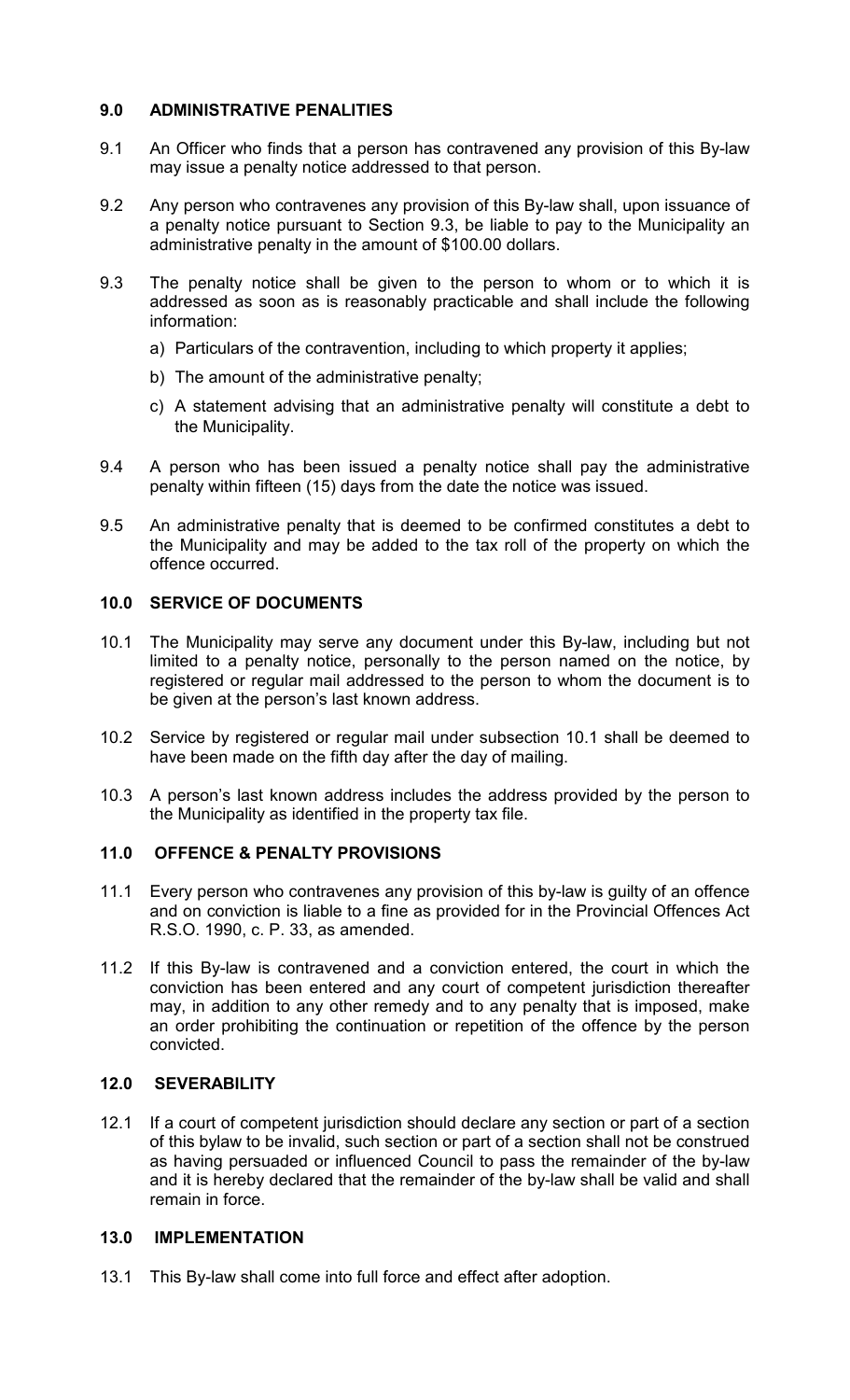## **14.0 REPEAL**

14.1 By-Law No. 2019-41 and 2019-59 are hereby repealed.

**READ** a first, second and third time, passed, signed and the Corporate Seal attached hereto, this 25<sup>th</sup> day of August, 2020.

> \_\_\_\_\_\_\_\_\_\_\_\_\_\_\_\_\_\_\_\_\_\_\_\_\_\_ MAYOR: Andrea Roberts

\_\_\_\_\_\_\_\_\_\_\_\_\_\_\_\_\_\_\_\_\_\_\_\_\_\_ CLERK: Mallory Bishop